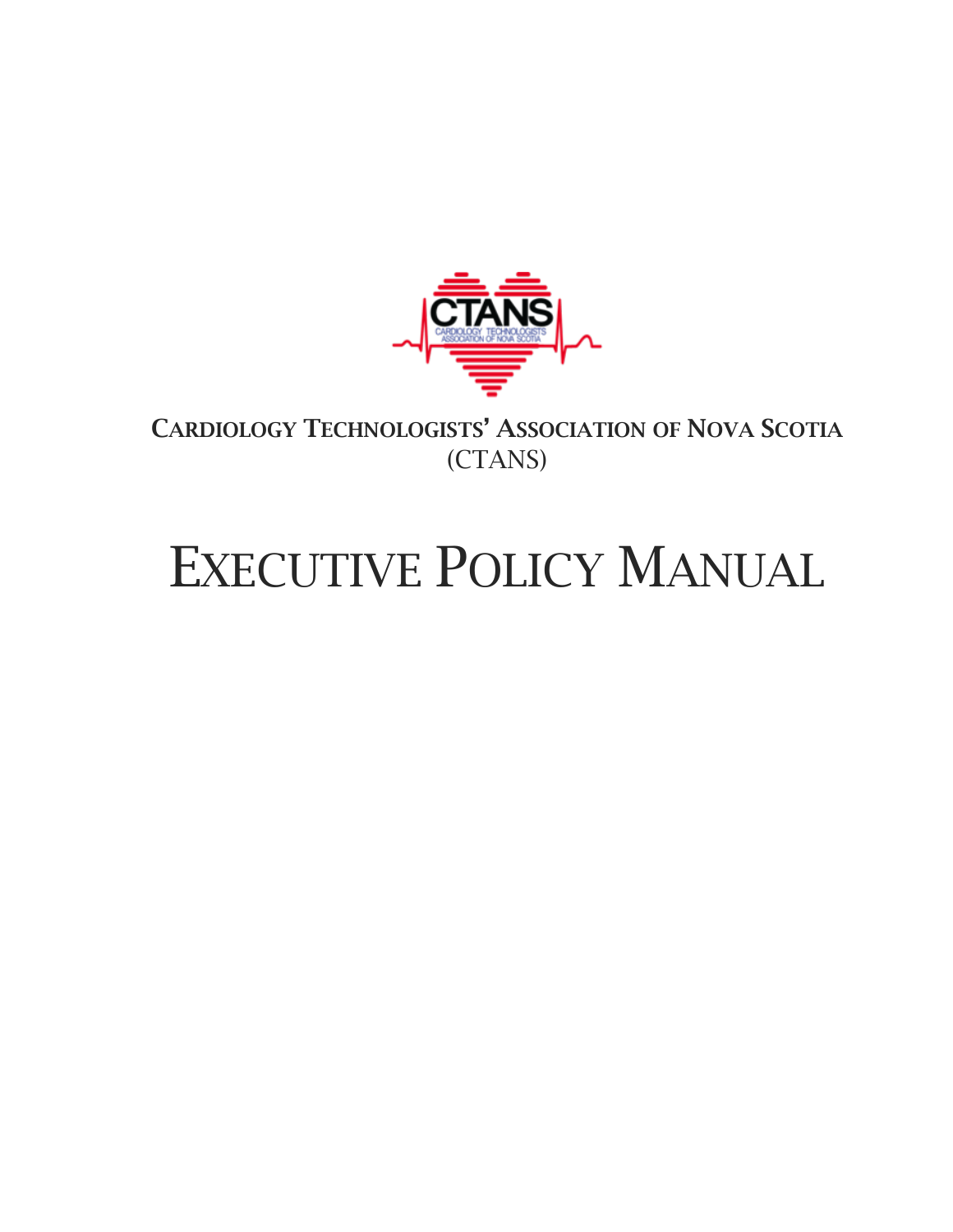

# EXECUTIVE POLICY MANUAL

| <b>TITLE</b>                                         | PREVIOUS REV.     | <b>LAST REV.</b>  | <b>PAGE</b> |
|------------------------------------------------------|-------------------|-------------------|-------------|
| 1. POLICY MANUAL PROCESSING                          | <b>MARCH 2014</b> | <b>MARCH 2022</b> | 3           |
| 2. EXECUTIVE RESPONSIBILITIES                        | <b>MARCH 2014</b> | <b>MARCH 2022</b> |             |
| 3. BOARD/COMMITTEE EXPENSES                          | <b>MARCH 2014</b> | <b>MARCH 2022</b> | 6           |
| <b>4. CTANS EQUIPMENT</b>                            |                   | <b>MARCH 2022</b> |             |
| 5. COMMITTEES                                        |                   | <b>MARCH 2022</b> | 8           |
| <b>6. DOCUMENTATION AND</b><br><b>CORRESPONDENCE</b> |                   | <b>MARCH 2022</b> | 9           |
| 7. CTANS BOARD MEETINGS                              | <b>MARCH 2014</b> | <b>MARCH 2022</b> | 10          |
| 8. HONORARIUM                                        | <b>MARCH 2014</b> | <b>MARCH 2022</b> | 11          |
| 9. RESIGNATION/REMOVAL FROM BOARD                    | <b>MARCH 2014</b> | <b>MARCH 2022</b> | 12          |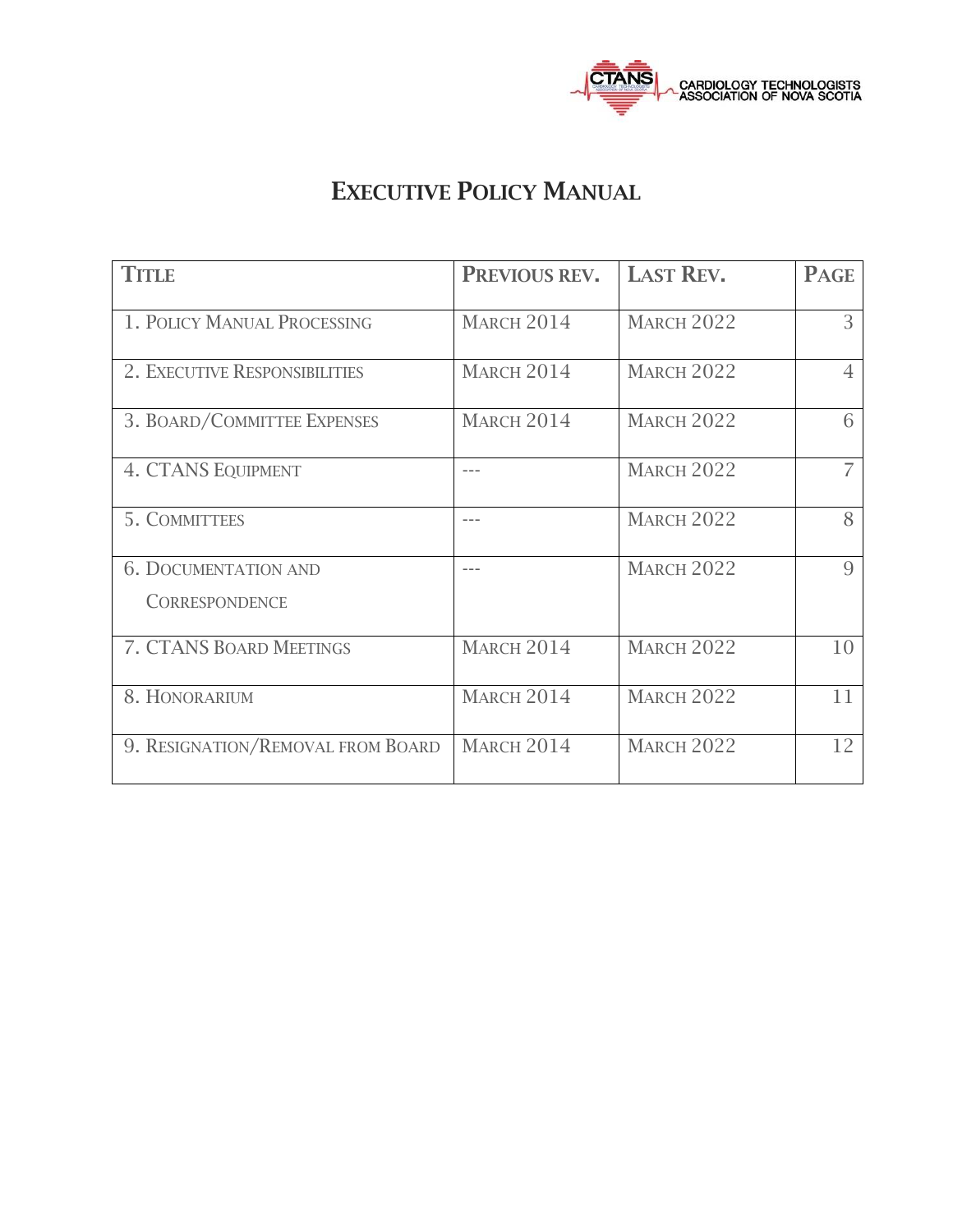

## 1. POLICY MANUAL PROCESSING

- a. A dated and current policy manual will be available in an electronic format.
- b. The policy manual is to be reviewed annually by the CTANS Board of Directors and amended as necessary.
- c. Board decisions that require a new policy will be converted to policy and then approved by the Board, prior to implementation.
- d. Board decisions that require amendment to a policy must be approved by the Board, prior to implementation
- e. All new policies and/or policy amendments shall be compared to the Bylaws to avoid conflict.
- f. All new policies and/or amendments to existing policies are to be documented in the Policy manual within one (1) month of the change, by the Executive Secretary. The date of the change is to be noted in the policy index on page 2.
- g. Any policy that is published or attached with any other communication to a member or other professional or legal body must include the most recent date of approval.
- h. The CTANS policy manuals must, whenever possible, align with the CSCT Policy Manual for the purpose of continuity.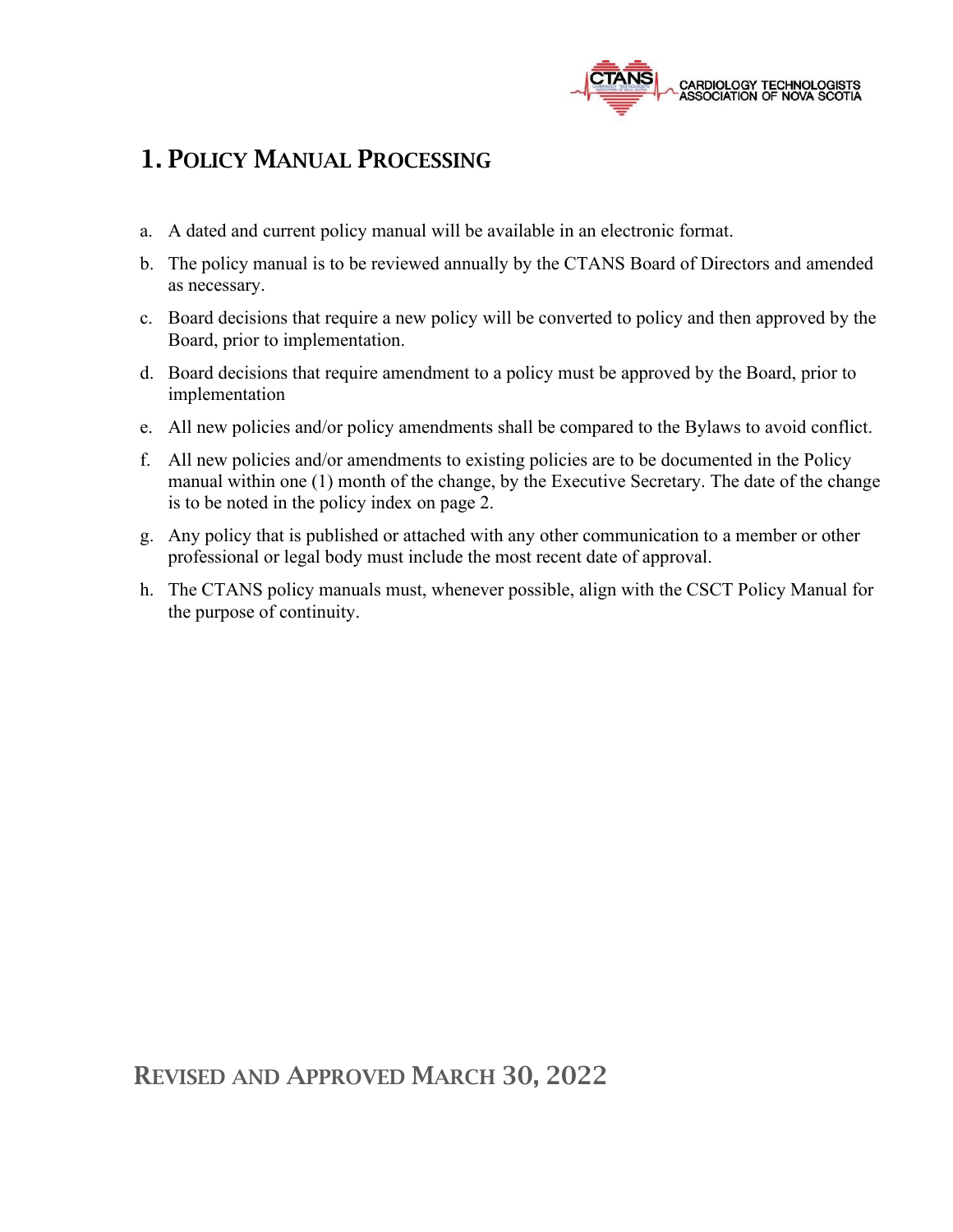

## 2. EXECUTIVE RESPONSIBILITIES

#### **a. ALL EXECUTIVE DIRECTORS**

- I. All Executive board members must be active in the field of cardiology.
- II. If an Executive member is unable to attend a meeting, then notice and report are to be forwarded to the president 10 days prior to the meeting.
- III. The end of term for each executive director, the outgoing member must supply the incoming with their job description, their CTANS USB drive, and aid in a smooth transfer of position.
- IV. Board members who have a loss of wages to attend a meeting will be reimbursed by CTANS. Proof of such loss is to be given in the form of a letter or electronic email from their immediate supervisor.
- V. Milage for travel by car for any CTANS Executive Business will only be issued upon the completion of expense statements with gas receipts.

#### **b. PRESIDENT**

- I. Shall head all Executive Meetings. Date of meetings is to be set before adjourning the ongoing meeting.
- II. Shall Reply to all correspondence after discussion with the board.
- III. Formulates Agenda for meetings and sends to executive at least one week prior to meeting date.
- IV. Bylaws are to be revised annually for any changes and be brought forward at the annual general meeting.

#### **c. PROVINCIAL DIRECTOR**

- I. Will act as the liaison from the CSCT Board to their Province
- II. Will submit a report for each CSCT Board Meeting and for Each AGM. These reports are to include a current Provincial Board List. See template for required content in CSCT Dropbox. Reports for CSCT Board meetings must be received by the CSCT Secretary 10 days prior to meeting. Reports for the CSCT AGM must be received by the CSCT Secretary no later than one month prior to the AGM. Reports are accessible on the CSCT website.
- III. Will inform their province of any changes to CSCT policy, procedure, and mandates.
- IV. Will follow CSCTs policies for Financial reimbursement for airfare to CSCT Board meetings. For other expenses, see CTANS Policy #3. Board/Committee Expenses.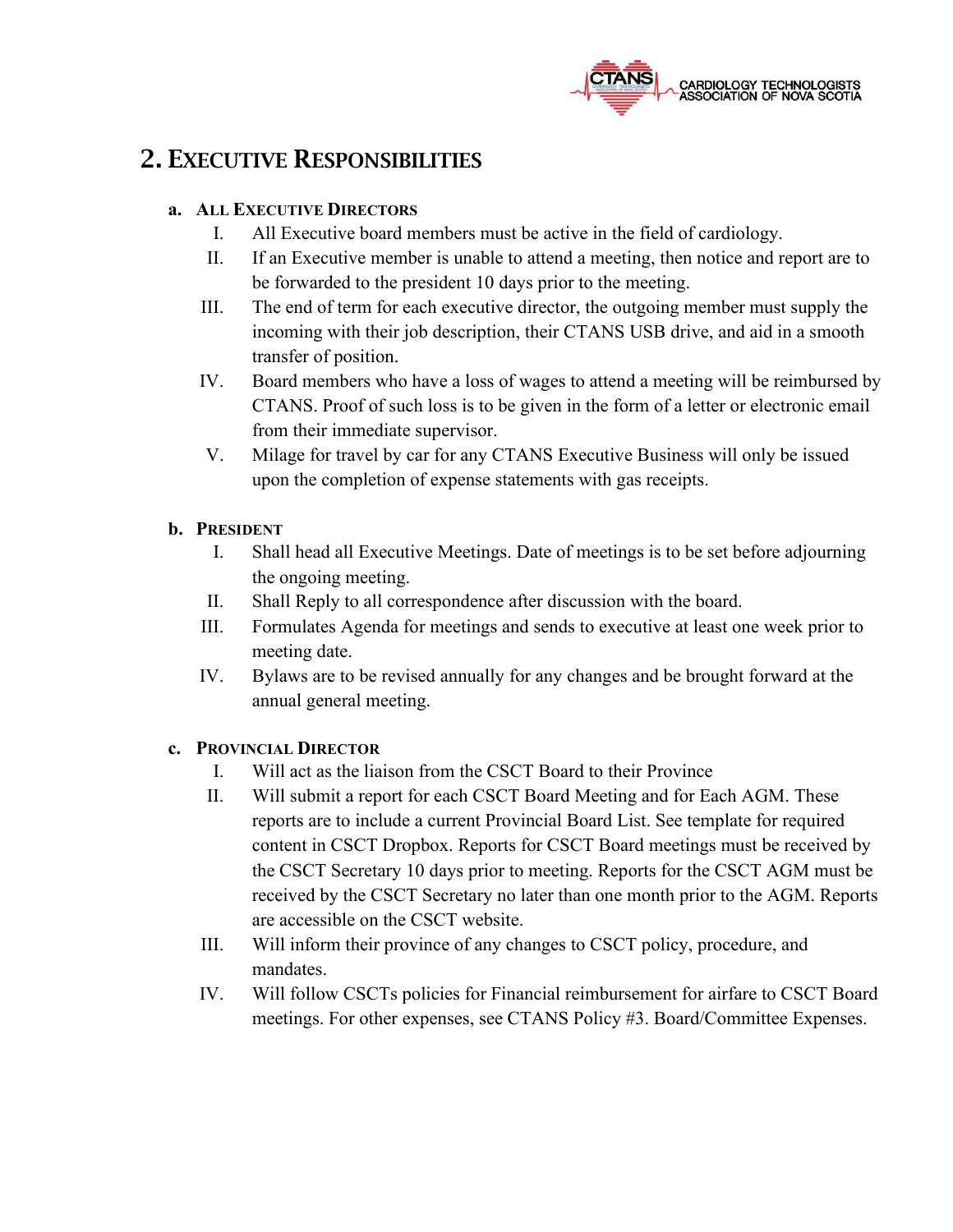

#### **d. CEU COORDINATOR/ EDUCATION DIRECTOR**

- I. Is to Participate in all National CEU Committee meetings as a provincial representative.
- II. Will update members CEUs no later than the  $30<sup>th</sup>/31<sup>st</sup>$  of each Yearly Quarter (March, July, October, December).
- III. Will aid members looking for CEU/Education opportunities and will forward any events to the VP and Technology Director for the Website.

#### **e. TREASURER/REGISTRAR**

- I. CTANS Financial books are to be reviewed annually and certified by an accountant.
- II. Pay CSCT Per Capita annually by the last business day in February of each year. Payment should be in the form of a cheque, with no signature required upon delivery, along with a hard copy of the per capita summary form. Late fees of \$100 can be fined.
- III. Send Welcome email to new/student members which will include the current list of ctans executives, the membership policy manual, a copy of the CTANS bylaws, the website walkthrough tutorial, and any pertinent information relating to being a CTANS member in good standing.

#### **f. VICE PRESIDENT**

- I. Spring Newsletter to be created and distributed no later than one (1) month prior to May AGM
- II. Fall Newsletter to be created and distributed by October  $1<sup>st</sup>$ , one (1) month prior to CTANS renewal due date.
- III. Ensure Social media accounts are engaged monthly.
- IV. Shall act in place of the President when the President is unable to fulfill her duties/head a meeting.

#### **g. SECRETARY**

- I. Minutes to be recorded, copied and sent to all executive from each meeting within a three (3) week period.
- II. All new policies and/or amendments to existing policies are to be documented in the Policy manual within one (1) month of the change, by the Executive Secretary. The date of the change is to be noted in the policy index on page 2.

#### **h. TECHNOLOGY DIRECTOR**

I. Review and Revise CTANS Website monthly.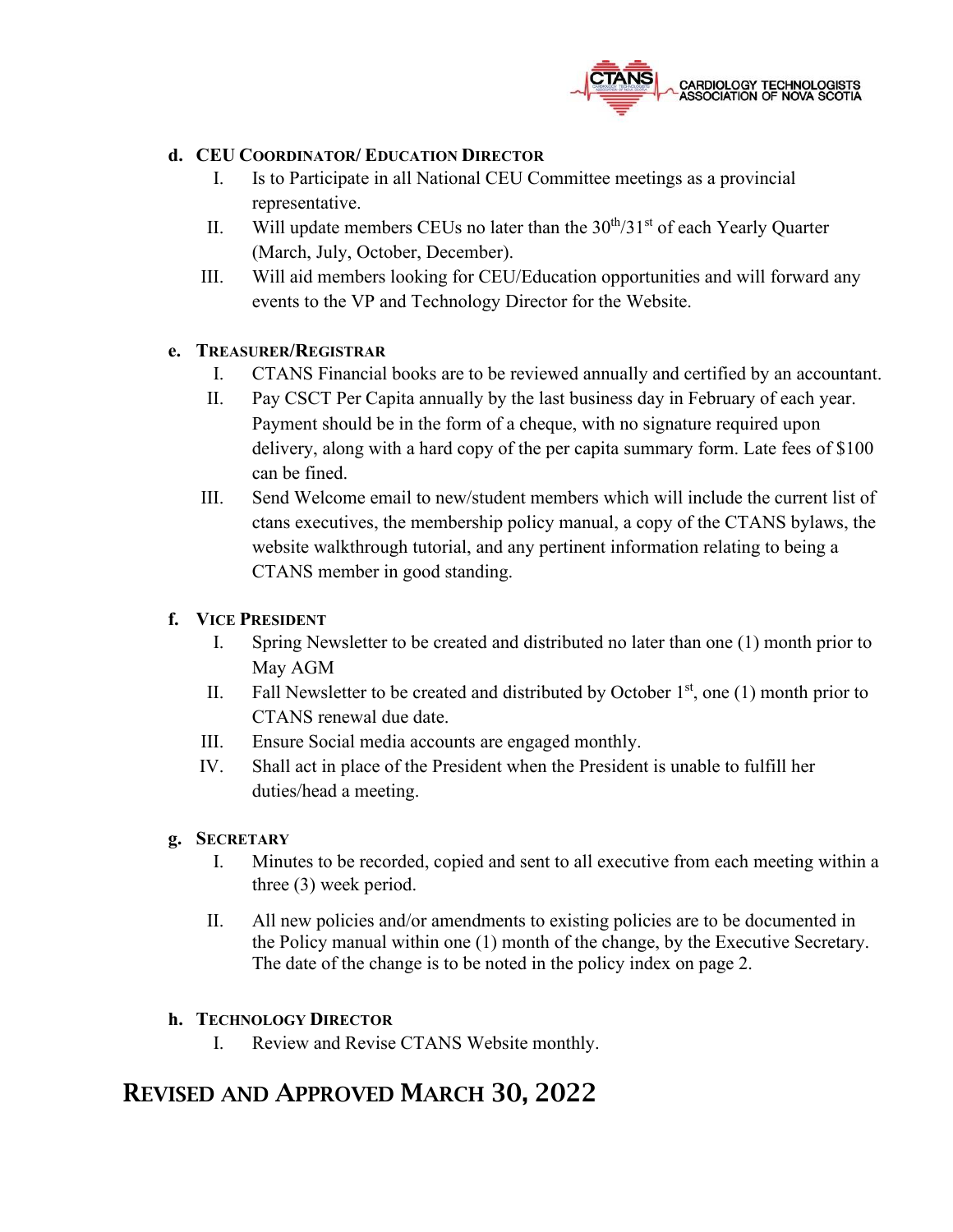

# 3. BOARD/COMMITTEE EXPENSES

**All reimbursement requests for expenses incurred on behalf of the CTANS must be accompanied by the appropriate expense form with original receipt(s), with the exception of per diem.** 

**Travel expenses incurred to attend CTANS meetings are to reflect the most fiscally responsible and logical method of transportation. Any exceptions need to be approved by the CTANS Executive before the meeting.**

- a. Expenses may be paid in advance by cheque where applicable
- b. The Provincial Director will be reimbursed by CTANS the following for attending CSCT Board meetings:
	- Accommodation expenses
	- A per diem meal allowance of \$75 per day travelled with receipts or statements. The meal allowance excludes the purchase of alcoholic beverages.
	- Transportation costs to and from airport.
	- Incidentals will be reimbursed upon approval by the CTANS Board
	- Loss of Wages as defined as loss of regular employment income while on approved CSCT Business. Proof of such loss is to be given in the form of a letter or electronic email from their immediate supervisor.

\*Note: CSCT Reimburses airfare for CSCT Board meetings. Travel agent fees will not be covered. Monetary penalties may be applied in the event of incomplete attendance. CTANS Board must approve of any variances in attendance.

- c. Only Expense receipts submitted within 60 days after meetings will be reimbursed by **CTANS**
- d. Executive board members who travel for any CTANS Executive business will only be issued reimbursement upon the completion of expense statements with gas receipts.
- e. Office supplies exceeding the amount of \$200.00 must have prior approval from the Executive.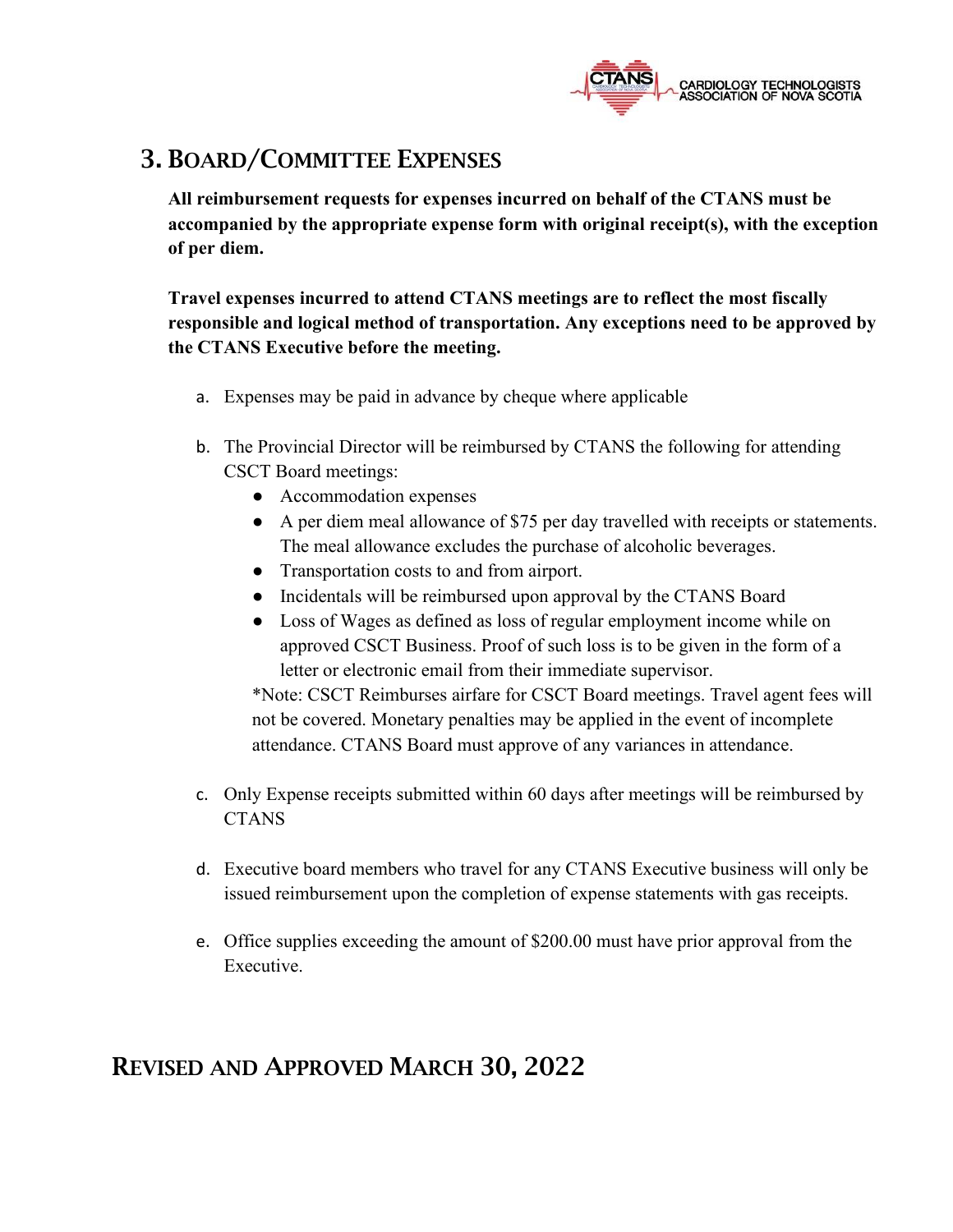

## 4. CTANS EQUIPMENT

**Refers to equipment such as computers, computer hardware (printer, etc.), phones, software, recording devices, files, paperwork, and other such items.**

- a. The Secretary will maintain a record of all electronic equipment
- b. CTANS Equipment is for CTANS Business only
- c. On completion or termination of the term of office, all CTANS equipment held by that member is to be returned to the president for verification of return
- d. No personal material should be left on any CTANS computer. Removal costs for unauthorized data may be incurred by the member in question
- e. Any requests for repairs or replacement must be approved by the executive.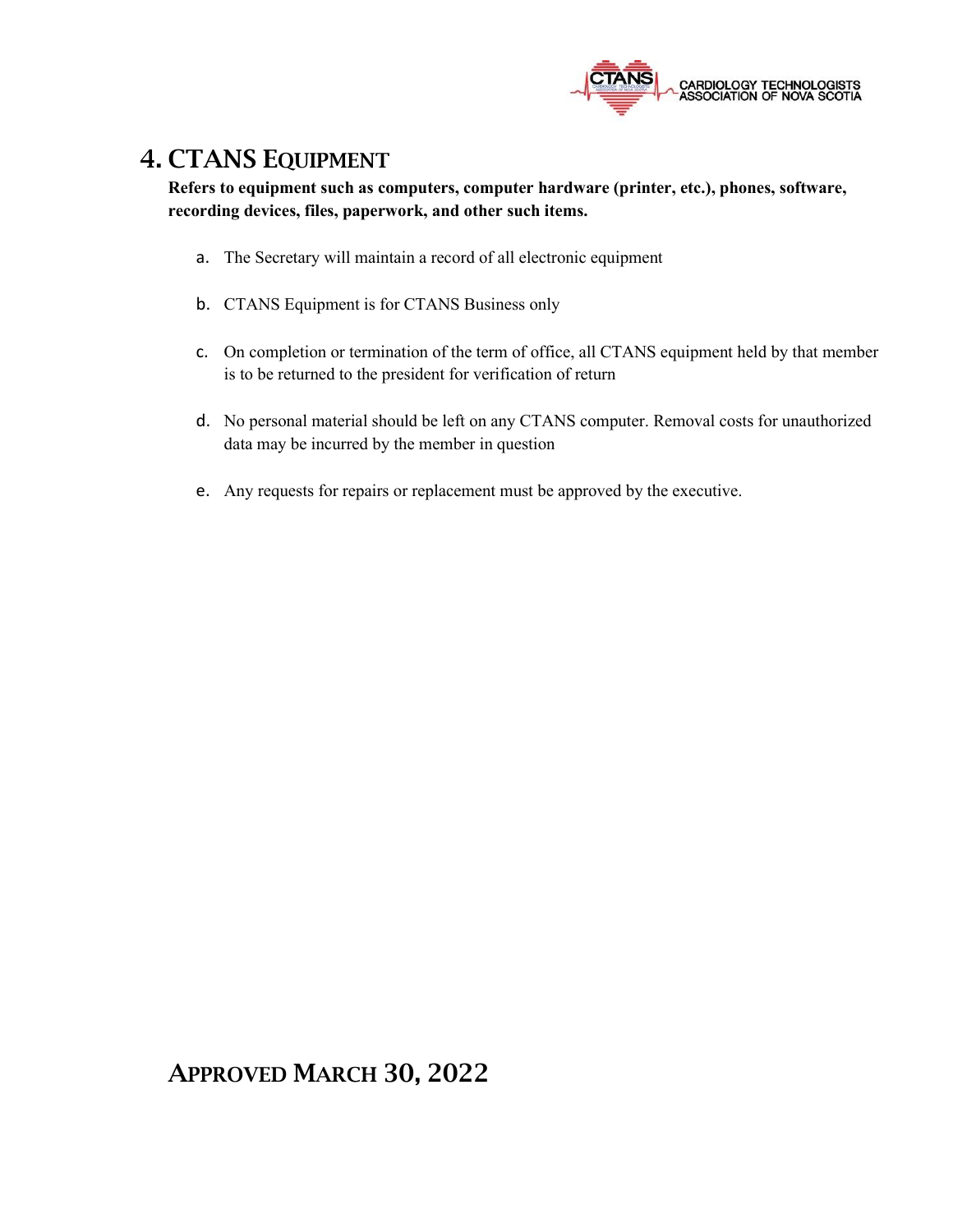

# **COMMITTEES**

- A. Committees must be approved by the CTANS Board
- B. Committees are to be given clear and concise terms of reference (Purpose, Time Constraints, reports, scope, budget, resources, acceptable meeting requirements and governance) from the CTANS Board.
- C. Committee members will appoint a chair. Committees, including the chair, are preferred to have an uneven number of members. It is the chairs responsibility to maintain and submit the current list of all members on the committee to the president.
- D. Each committee will have a CTANS Executive to act as liaison between the committee and the Board.
- E. Committee chairs will submit a written report of each meeting to the CTANS president within 2 weeks post meeting. This report is to outline attendance, concerns, proceedings, and any recommendations. The reports shall be read by the President at the next Executive Board meeting unless a member of the board also sits on that specific committee.
- F. Committees do not have the right to enact any changes to the CTANS policy or bylaws without CTANS approval.
- G. The CTANS Board may, (for a specific purpose) appoint a non CTANS member to a committee
- H. The CTANS Board maintains the right to remove any committee member with due cause. **Due cause may include:** 
	- Failure to attend fifty (50) percent of scheduled meetings
	- unprofessional conduct
	- non-compliance with committee mandates
	- proven conflict of interest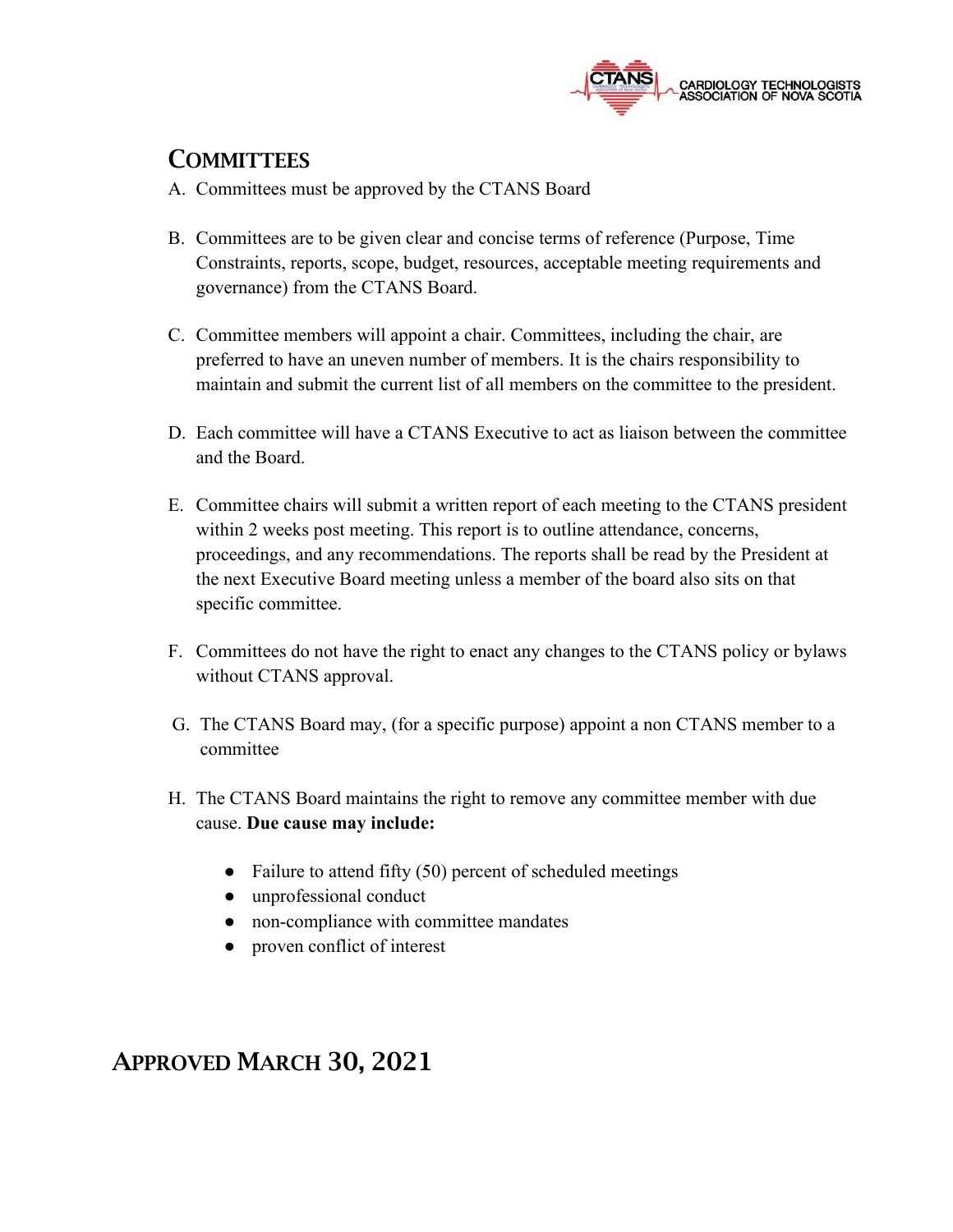

## 5. DOCUMENTATION AND CORRESPONDENCE

- A. Email correspondence between Board members and committee members must be replied to within three (3) business days. All other correspondence should be replied to within two (2) weeks.
- B. Notification to the Board is mandatory if a board member or committee member will be unable to respond to email correspondence for more than three (3) days. An Automatic reply is sufficient for email notification.
- C. If correspondence is better answered by a specific board member, the correspondence will be forwarded to the appropriate member within three (3) days of receiving.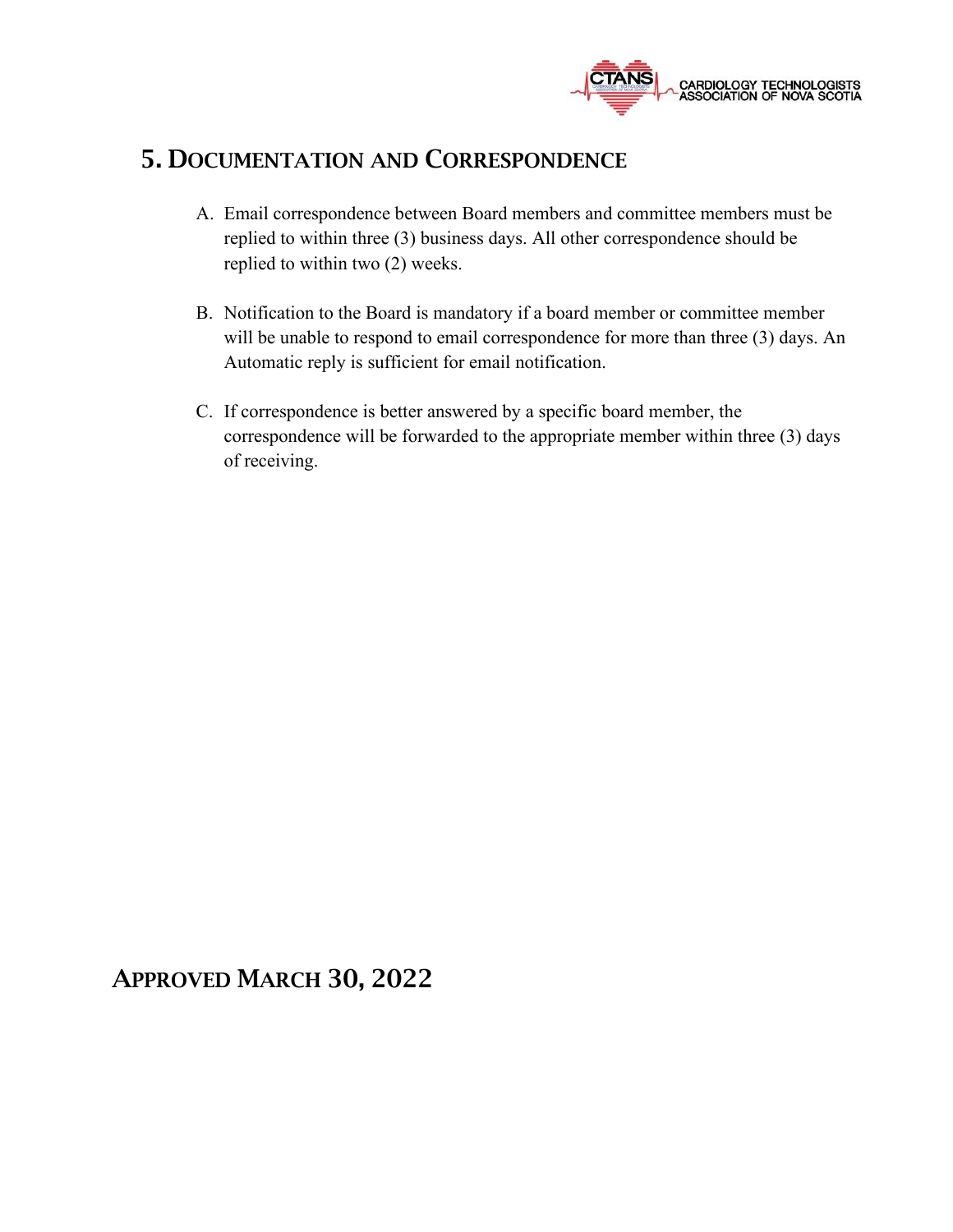

## 6. CTANS BOARD MEETINGS

- a. The CTANS Board meetings are to be held at times as approved by the Board, in accordance with the current Bylaws. Meetings will follow the short version of "Roberts Rules" as closely as possible.
- b. Only members of the CTANS Board have a voice. Any other guest or attendee has no voice unless recognized by the Chair.
- c. Minutes of all Board meetings are to be electronically recorded and transcribed. A draft copy is to be sent to the Executive within three (3) weeks of the meeting.
- d. Errors and/or omissions are to be reviewed at next Executive board meeting. Meeting minutes will be approved and kept on the secretary USB. AGM minutes will be posted to the CTANS website.
- e. All CTANS Board and committee members are expected to attend meetings in their entirety.
- f. If an Executive member is unable to attend a meeting, then notice and report are to be forwarded to the president 10 days prior to the meeting.
- g. In the event that an Executive Board member resigns before the end of their term the CTANS may appoint a member into the vacant position until the next AGM.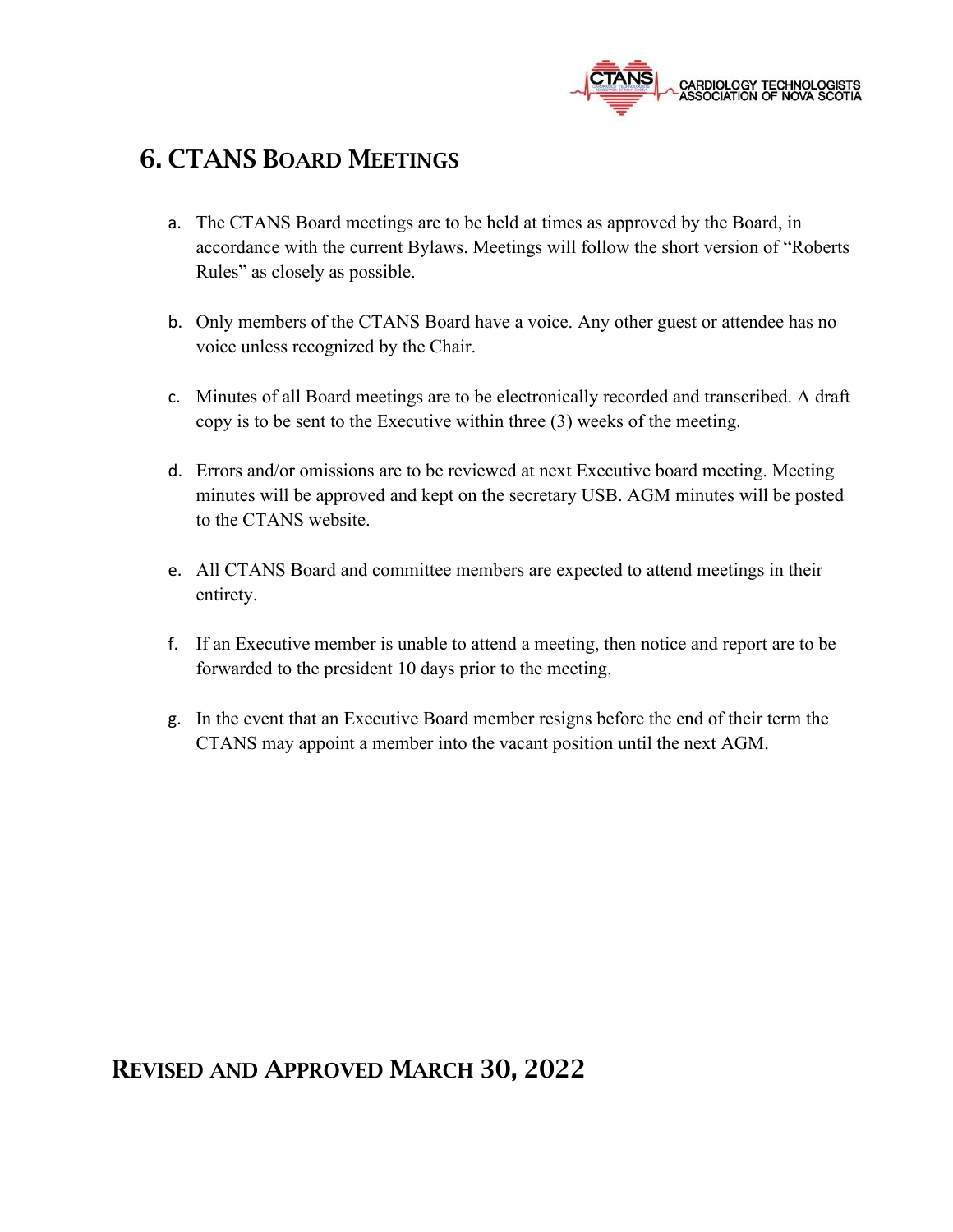

# 7. HONORARIUM

All CTANS Board members will receive an honorarium of \$120 after completion of one year in term, provided they fulfilled all their duties. This honorarium will be awarded at the Post AGM meeting. This value was determined as the portion of annual dues that goes to operational expenses, not the CTANS legal fund.